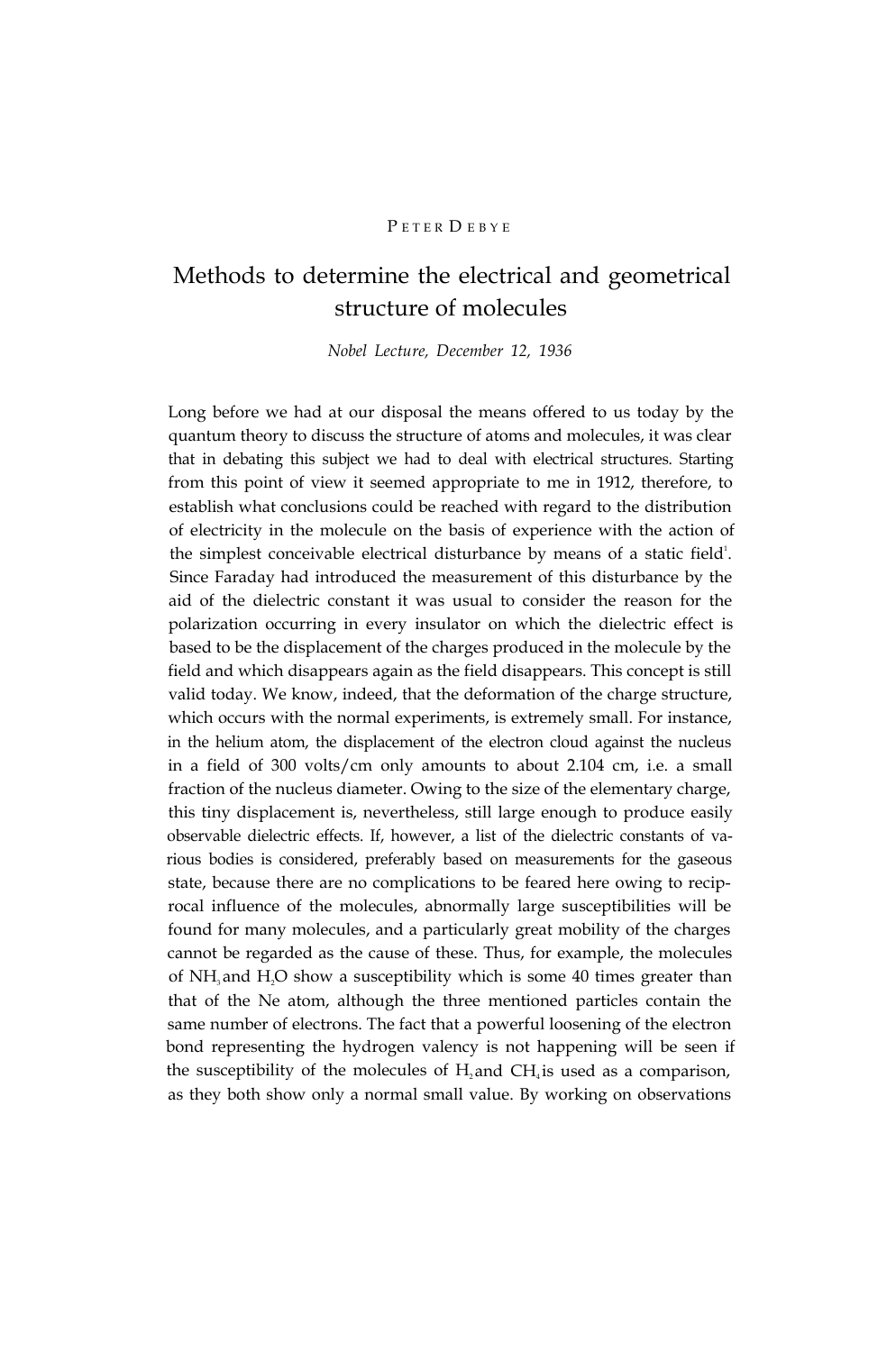of this nature we can come to the conclusion that often besides the deformation there must also exist another cause of the observed electrical polarization. Now even before 1912 paramagnetic polarization and its diminution, observed by Curie, with an increase in temperature were explained in the theory of Langevinz by orientation of permanent elementary magnets. I therefore conjectured that molecules in the state of equilibrium can also be carriers of a permanent electric moment and so the electric polarization in general must be attributed to two simultaneously effective causes, a deformation and an orientation. Molecules with abnormally great electric susceptibility are, then, those with a relatively large permanent moment and its orientation causes the large polarization. This same hypothesis was published a few years later by J. J. Thomson<sup>3</sup>.

As both effects are added in the dielectric constant measured, a method had now to be found of observing them separately. A first process for this purpose results in the transference of Langevin's calculation to the electrical case. The orientation obtainable in a field is the result of an equilibrium between the field effect, which is striving for an orderly arrangement of the dipole directions, and the effect of the heat movement, which is creating disorder. With increasing temperature the mean moment arising from the orientation and produced through a uniform field must therefore decrease, and this is also the result of the theory which for this mean moment gives the value  $\mu^2/3kT$ , where  $\mu$  is the permanent moment in electrostatic units, *k* is Boltzmann's constant and *T* is the absolute temperature. The assumption here is that the potential energy of a dipole in the field is small against the mean thermal energy of a molecule, otherwise proportionality between the field strength and the polarization produced does not exist. This condition is in fact fulfilled in the great majority of the measurements. From the size of the elementary charge and the dimensions of the molecules it can be deduced that  $\mu$  should have values of the order 10<sup>-18</sup> (in electrostatic units), and this means that in a field of 300 volts/cm the thermal energy at room temperature is still always about 40,000 times as large as the above-mentioned potential energy. Originally the theory was purely classical. Since the appearance of the quantum theory doubts have arisen regarding the numerical factor of  $\frac{1}{3}$  in the formula for the mean moment; actually other numerical factors were calculated. Since, in the meantime, the methods of calculation of the quantum theory have been definitely formulated in wave mechanics, the factor  $\frac{1}{3}$  has been re-established as correct<sup>4</sup>. A further question which still required an answer was whether the moment produced by the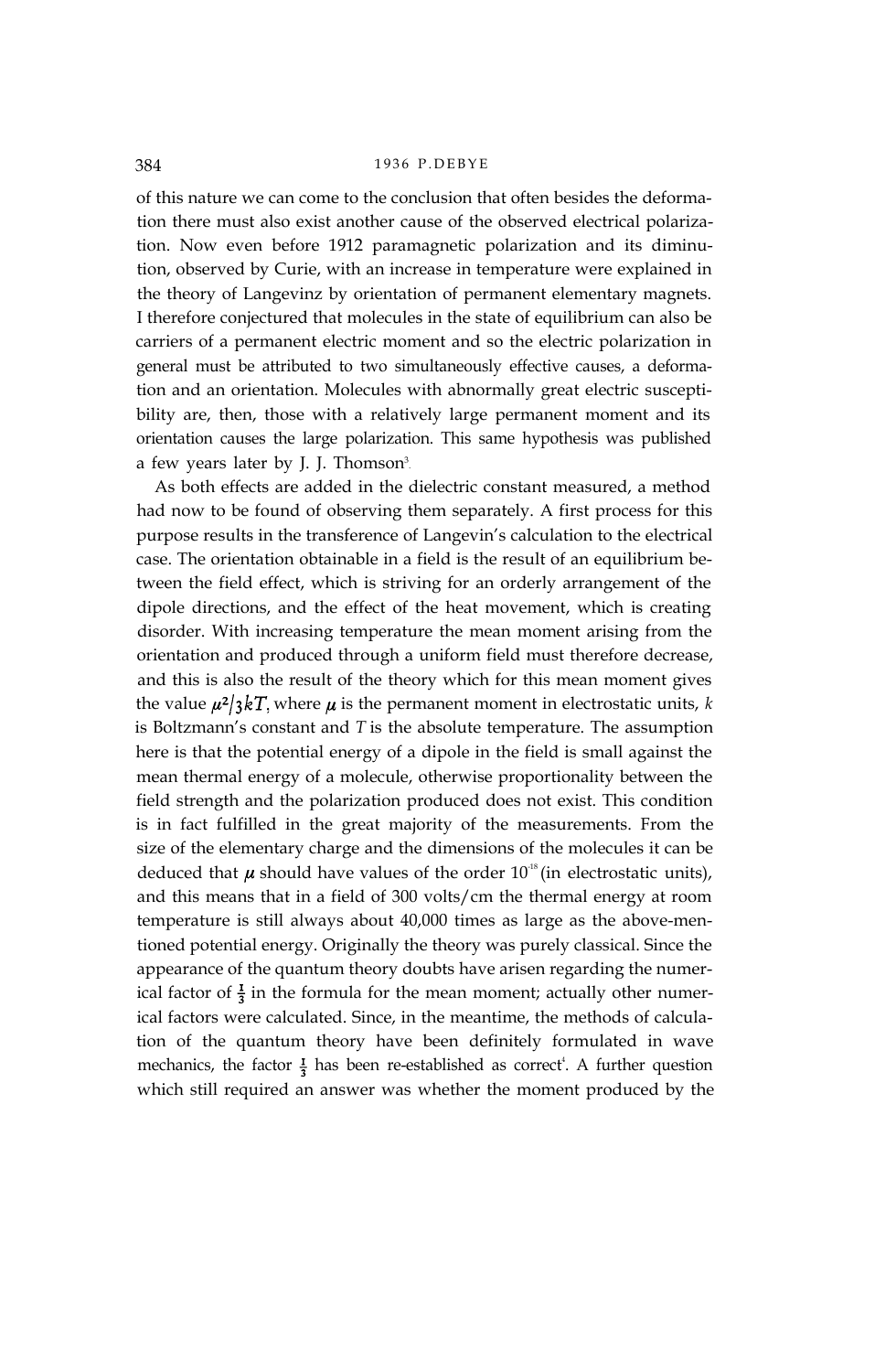deformation was not also susceptible to temperature. In agreement with the conceptions which were prevalent 25 years ago, it was at that time shown that the quasi-elastically bound electrons through their displacement produce a moment which is independent of the temperature. Today we would prefer to attribute the actual insusceptibility of displacement against increase of temperature to the fact that the difference in energy between the basic distribution of the electrons and that under excited conditions is in general so great that the latter do not occur in any noticeable frequency.

Expectations have been confirmed by experiments on the dependency of the dielectric constant of different gases upon the temperature, conducted by Bádeker<sup>5</sup> even before the theory appeared, and by Jona at my suggestion after its appearance, and then, when electron tubes were available by beautiful and exact measurements by Sänger<sup>7</sup> and C. T. Zahn<sup>8</sup>, *inter alia*. The observable mean moment of a molecule produced through an electric field is in fact a linear function of *I/T;* the experimentally determined factor of *I/T* in this presentation yields numerical values of the dipole moment of the order of 10<sup>-18</sup>. We shall later come back to the connection of the measured moments with the molecular structure. At this point let us make just one remark on the relative significance of deformation and orientation. Very often the latter is the decisive one; a good example is given by the NH, measurements from which it is seen that at room temperature 90% of the susceptibility are due to the orientation of the permanent dipole and only 10% to the deformation.

We come to a second method of determining the dipole moment if the question is considered of the dispersion of the dielectric constant. If we now first confine ourselves to considering the gaseous state again, there exist relatively sharply defined quantum stages of rotation, between which transitions will take place under the influence of the incident radiation. This means that a series of absorption lines exists, of which the first will lie for molecules with larger moments of inertia at a wavelength of the order of I cm. If we now pass through the infrared in the direction of increasing frequency, the refractive index in the neighbourhood of each absorption line will show the well-known breaks, and for the determination of its size the influence of the rotation and of the permanent moment will more and more disappear. The orientation can no longer be established, therefore, with high frequencies, and the frequencies of visible light must be considered as such. Only the influence of the deformation is left, for in general the electrons only cause absorption in the ultraviolet part of the spectrum. According to Maxwell's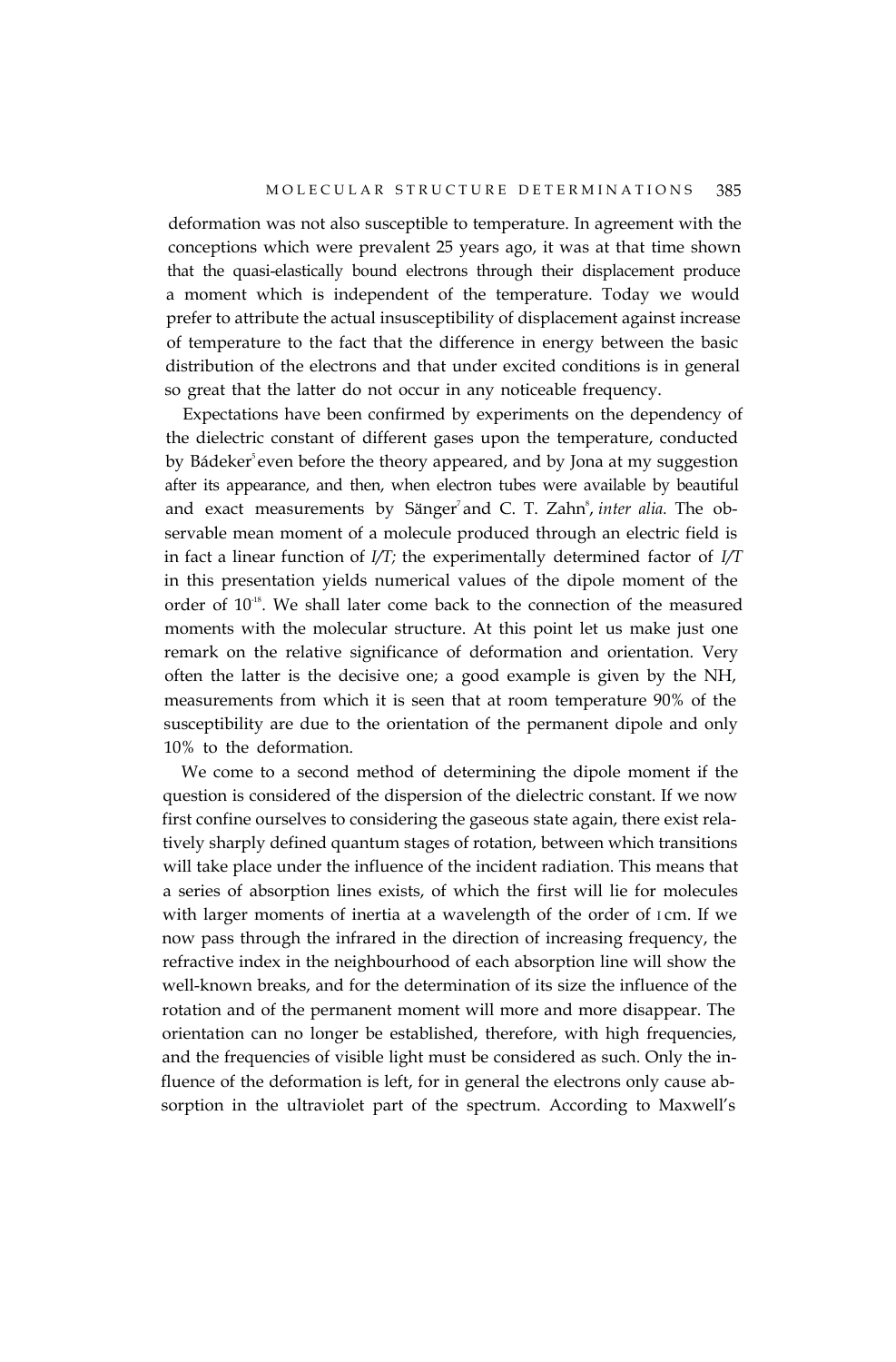relation therefore, the square of the optical refractive index (possibly after extrapolation to infinitely long waves, without taking into consideration the above-mentioned ultrared absorption lines) may be regarded as that part of the dielectric constant which is only based on deformation. In this way a separation of the two effects is again achieved and a determination of the dipole moment obtained. The method is clearly very simple, for it requires only the formation of the difference of the dielectric constant and the square of the optical refractive index. It is in fact always usable with good success if the molecule is sufficiently strongly polar. With low polarity the errors of estimation of the static deformation fraction become too important<sup>9</sup>.

A third interesting method is offered by the observation of the deflection of a molecular ray in an inhomogeneous electric field. As a result of the deformation alone there is a deflection of the ray only in the direction of an increasing square value of the deflecting field strength. The existence of a permanent dipole moment, creates a widening of the ray. Experiments of this nature were conducted by Wrede<sup>10</sup>, by Estermann<sup>11</sup> and, recently, by Scheffers<sup>12</sup>. Exact determinations of the dipole moment are so difficult to obtain because its size has to be concluded from the widening of the ray. The method is, however, very valuable for special cases which would otherwise not be accessible by the usual methods. It did good service in the elucidation of the peculiar behaviour of pentaerythritol and substitution products" and also in the determination of the large moments of alkalihalogenide molecules ( $\mu$  = 6.3 · 10<sup>18</sup> for KCl)<sup>12</sup>.

In discussing the methods so far mentioned I have restricted myself exclusively to measurements on gases, because only thus is it possible in a completely unobjectionable way to denote the field strength actually acting upon the molecule, and because only in gases of low density can the orientation of the molecules be regarded as entirely free. On the other hand, the material accessible in such experiments is very essentially limited. For this reason I decided in 1916 to ignore the objections and to determine moments by measurements on diluted solutions of polar substances in non-polar solvents<sup>9</sup>. It is now first of all necessary to estimate the influence of the neighbouring molecules. This was done by applying the relation of Clausius and Mosotti. It is then shown that the susceptibility of the molecule now no longer follows immediately from the excess of the dielectric constant above I. Now  $4\pi/3$  times the moment produced in the *n* molecules of the unit of volume under the effect of the unit field strength is measured by the fraction  $(\varepsilon - 1)/(\varepsilon + 2)$ . The excellent constancy established experimentally of the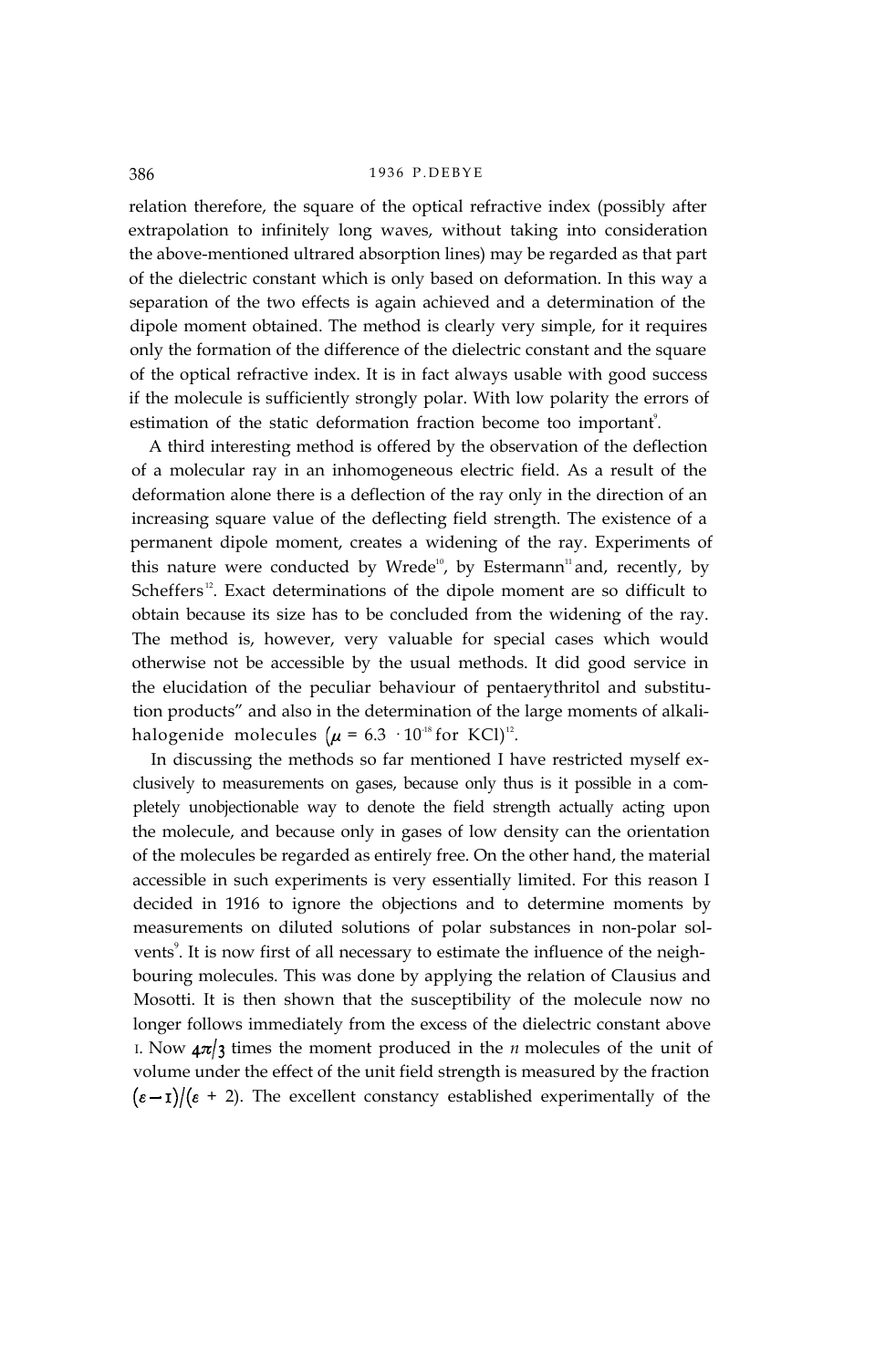molecular refraction calculated according to the Lorentz-Lorenz formula in the transition from the gaseous to the liquid state guarantees that, at least for non-polar molecules, the Clausius-Mosotti method of calculation may also still be applied for the frequency o. Nevertheless it is always essential throughout the experiment to see that the reciprocal influence of the polar molecules is infinitesimally small. This will be achieved if, to determine the moment, only sufficiently diluted solutions are used, or by extrapolation to infinite dilution of the measured values, limiting values are obtained for the dielectric effect of the dissolved molecules. A second condition is that the polar molecule should not be influenced either in its moment or in the freedom of its adjustment by the surrounding non-polar molecules of the solvent.

The method consists, then, in the determination, by measurements of the dielectric constant of diluted solutions, of the mean moment of the polar molecule in a unit field, and next in the separation, by measuring the refraction, of the orientation fraction from the deformation fraction. As a variant it was later proposed by Errera<sup>13</sup> to infer the last-named fraction from measurements on solids.

After the first measurements of this kind had been made at my suggestion by Miss Lange (Göttingen thesis,  $1911$ )<sup>14</sup> and later measurements had been very much simplified by the introduction of electron tubes and the beatmethod, in the course of time a very large number of molecules had been investigated regarding their polarity by many observers, amongst whom I would like to mention in particular Ch. P. Smyth $^{15}$ and J. W. Williams $^{16}$ . In an article in the *Handbuch und Jahrbuch der Chemischen Physik* for 1935, O. Fuchs and K. L. Wolf<sup>17</sup> published a list of the dipole moments of  $1,100$ substances; 12% of these proved to be non-polar. A very valuable summary of dipole moments has also been published by the Faraday Society, edited by Sidgwick $18$ .

We can also consider investigating the diluted solutions at different temperatures and then, as with gases, from conclusions on their polarity from the temperature coefficients of the susceptibility of the dissolved molecules. This is indeed the most exact method of moment determination when applied to gases. In the case of solutions, however, solvent influences appear which are not taken care of in the simple theory and although they do not make the method unusable, its accuracy is affected and it cannot be given preference over the dispersion method. As the latter is also far simpler to operate, the temperature method has only occasionally been used for solutions.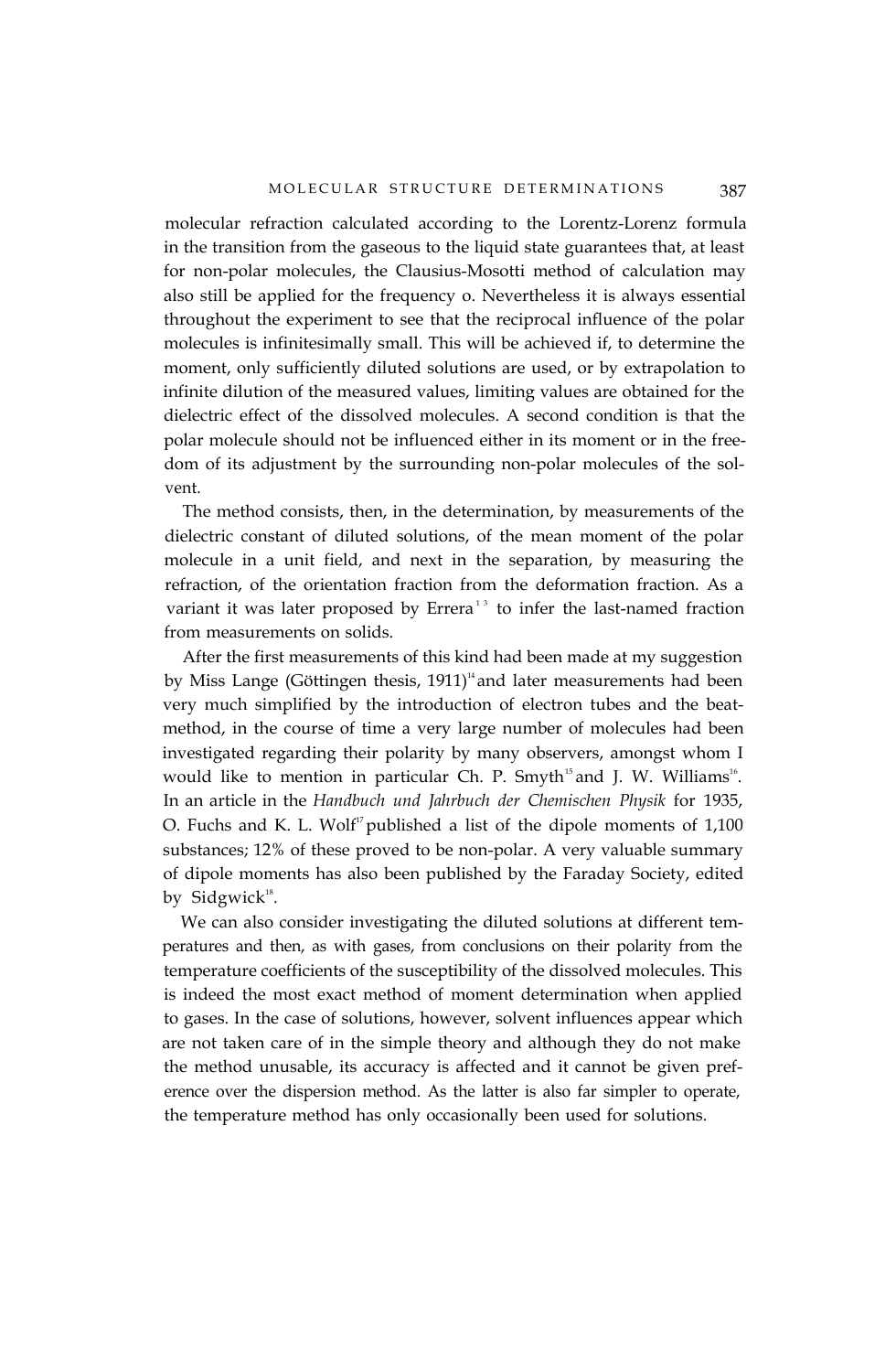With this remark we now touch upon a section of the development to which increased attention has been paid of late. As an assumption for the completely faultless functioning of the dispersion method, a second condition was mentioned above as required, viz. that there should be no influences of any kind of the solvent upon the dissolved molecules. The validity of this assumption was of course tested at the outset of the development of the method by J. W. Williams, *inter alia*<sup>19</sup>. The question was whether for a definite molecule the same moment was found in different solvents. At that time the validity of this assumption was found within the experimental limits of error. When, more recently, H. Müller<sup>20</sup> at my suggestion carried out more exact measurements with improved experimental methods, it was shown that there does exist an unmistakable though small influence of the solvent, which means that for the same molecule in different solvents not exactly the same moment is found. The results of the experiments were also confirmed from another source, and different authors tried to substantiate and to evaluate theoretically the influence of the solvent. I do not have the impression that in this point we succeeded in obtaining full clarity, and I therefore tried last year to obtain an insight into the dielectric behaviour of pure and undiluted polar fluids, in which the reciprocal influence of the molecules is particularly strong, and in which we are compelled to expect large effects. It is in fact impossible to predict the dielectric behaviour of liquids, such as water, alcohols, nitrobenzene, etc. on the basis of the theory valid for gases. The molecules behave in these cases throughout as if their moment is smaller than that observed for free particles. Exactly similar conditions are present with the Kerr effect. Here too, experiment showed that even non-polar molecules, when near each other in the liquid, behave as if the differences of their polarizability are smaller in different directions (upon which the Kerr effect is based) in the liquid than in the gas. Obviously we can think just as little in this case of a real change of the electron structure of the molecule as of a real change of moment in the case of the polar molecules, for the refraction which depends on the sum of the polarizabilities in the three main directions is scarcely influenced by the liquefaction. Now from the clear interferences, which monatomic liquids themselves produce, when they scatter X-ray light, and also from the fact that monochromatic visible light is split by ordinary Rayleigh scattering into a narrow triplet, we must conclude that there is already present in the liquid state a quasi-crystalline structure of the molecular arrangement which limits the molecular movement. From this it follows that just as little as the translatory motion, can the rotation of the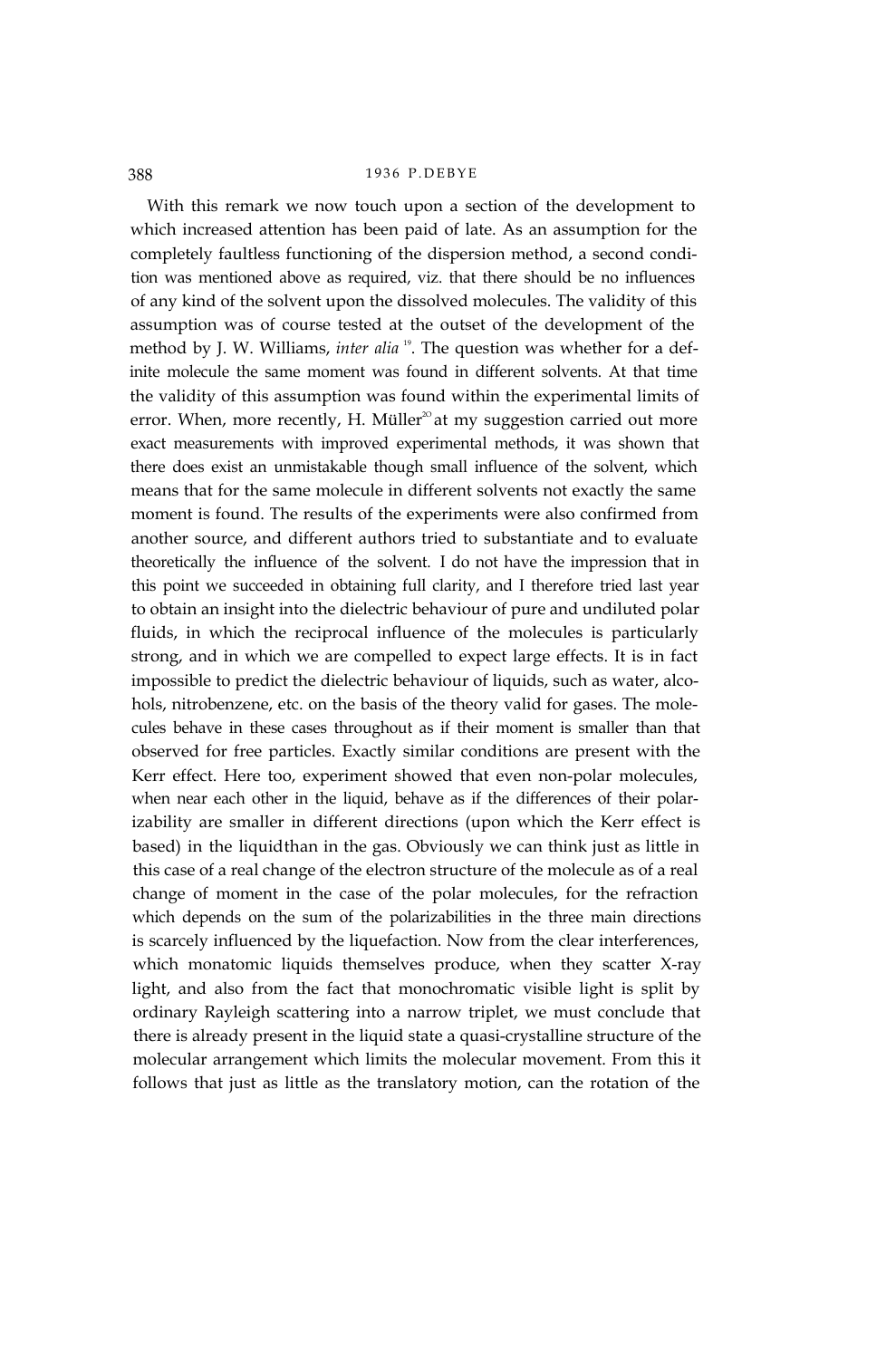molecules in the liquid be considered as free. In fact, as I have tried to show, we can understand the dielectric behaviour of polar liquids if we pay attention to the limitation of the free rotation and use the well-known dielectric constants in co-operation with the measured moments in the gaseous state to estimate the potential energy which hinders free molecular rotation. Values were found<sup>21</sup> for this energy which can amount to a multiple of the thermal energy *kT.*

These considerations are also of particular importance for an other effect which is characteristic in general for the existence of an orientation of the molecules. Small field strengths produce a polarization through orientation which is proportional to the field strength. But if a very strong constant field is applied and then a measurement is taken of the additional polarization produced by a superimposed weak field, then according to the dipole theory we must now expect that a lower polarization effect will take place, for the molecules are in part already adjusted by the strong field. Herweg<sup>22</sup> was the first person able to show experimentally that in fact this so-called saturation effect does exist and that its order of magnitude for ethyl ether is as expected. It was found, however, in experiments by Malsch<sup>23</sup> on strongly associating liquids such as water, the alcohols, etc., that the effect was very much smaller than is to be expected from the theory of freely rotating dipoles. In this case the consideration of the quasi-crystalline structure of the liquids again gives the explanation. The partly extremely large differences observed follow quantitatively on the basis of the same values for the energy involved in the hindering of rotation as they must be introduced to explain the values observed for the dielectric constants of the liquids $24$ .

Simultaneously with the development of the dispersion method in its application to liquids, the important question comes to the fore: how then in this case does the disappearance of the orientation take place in detail with increasing frequency? There cannot be any occurrence of sharp energy stages of a free rotation in a liquid, as there is with a gas. The idea of the polar molecule being compared to a fairly large particle, to which frictional resistances are opposed in its rotation, would correspond more to reality. But if this is the case, then it will be characteristic for the polar liquids that an orientation produced by an outer field does not adapt itself immediately to the new conditions when the field suddenly disappears, but needs some time to go over again to complete disorder. Or, in other words: there does exist a time of relaxation, and its magnitude is determined by the dimensions of the polar molecule and by the viscosity of the liquid. On this basis a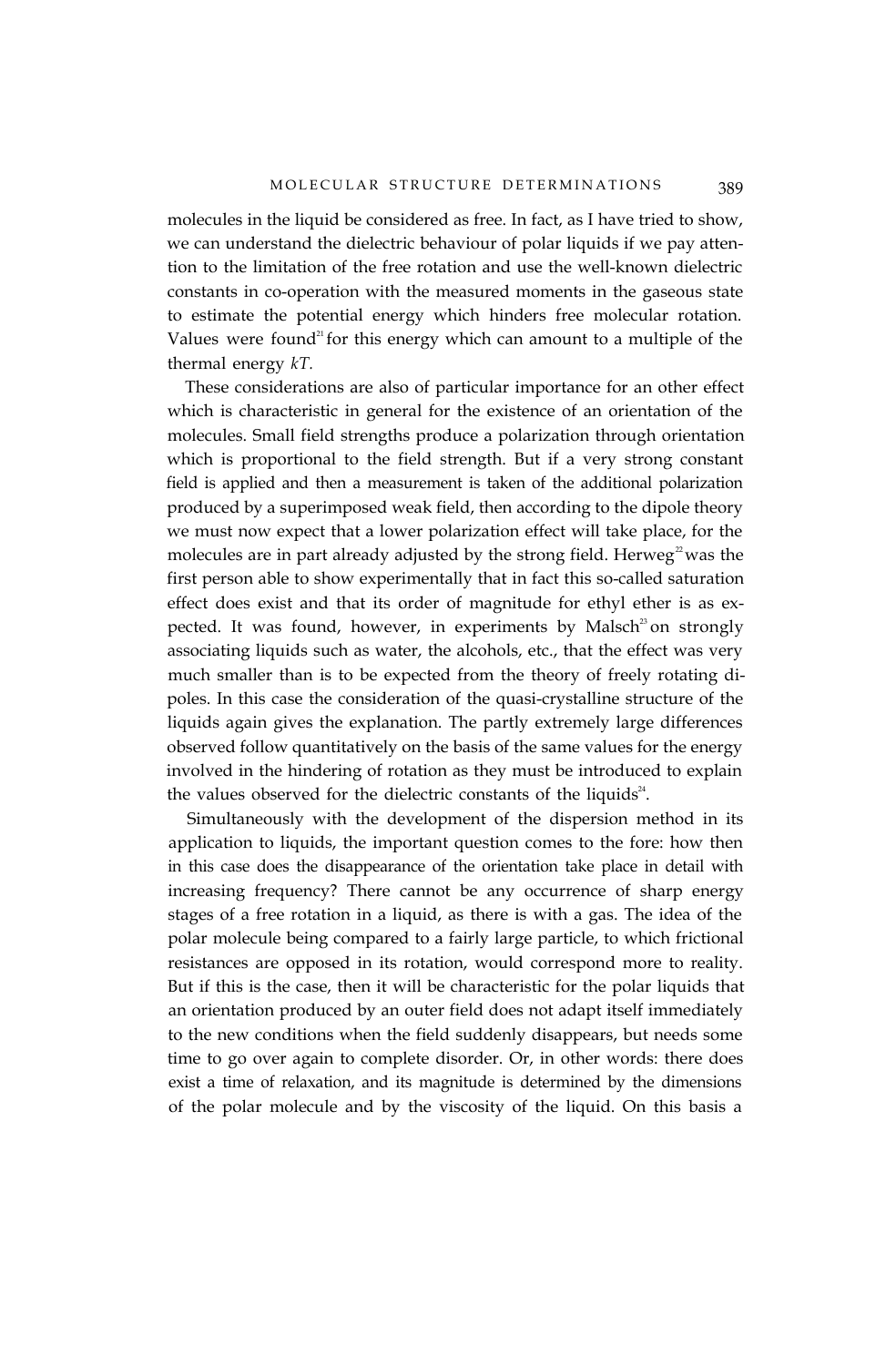theory can be built up of orientation under the influence of any timedependent fields. In its application to periodically changeable fields this leads on the one hand to the result that the degree of orientation will be less at higher frequencies, that is to say: an anomalous dispersion of the dielectric constant must exist for all polar liquids. The range of frequency which is decisive for the decrease of the dielectric constant, in the case of ordinary liquids of not too high a viscosity, should correspond to electric waves of a few centimetres of wavelength. On the other hand, owing to the phase difference between field strength and polarization, the anomalous dispersion should be connected with the appearance of dielectric losses $25$ .

It was exactly these phenomena which were discovered by Drude in a series of non-conducting liquids, and there can be no doubt that they are indeed caused by the polar structure of the molecules. The marked temperature sensitivity of the anomalous dispersion and absorption corresponds to the large temperature coefficients of the macroscopically measured viscosity, as was proved particularly clearly by experiments conducted by Mizushima<sup>26</sup>. This means that the transference of the usual viscosity laws to particles of molecular dimensions is not devoid of all justification. We can make more exact quantitative predictions in particular for relatively large molecules. This is an interesting connection, for in this way, by observation of the dielectric dispersion and of the losses with high frequency, we obtain a means of determining the dimensions of large molecules. Recently experiments are being made to determine the relaxation time from the dielectric losses of diluted solutions of polar substances in non-polar solvents, and to bring it into relationship with the molecular constants. I have the impression that in these experiments as in the case of the losses shown by pure polar liquids, the theoretical approach to the actual conditions can be improved by the consideration of the quasi-crystalline structure of the liquids 21,25 . This thought is so much more obvious since conversely dispersion and absorption are observed in fixed bodies, as was first discovered by Errera<sup> $x$ </sup> for ice. In this and in similar cases, as stressed by Pauling<sup>28</sup> in particular, we have to do with crystals in which atom groups can more or less freely rotate, and which are consequently internally partly "liquid".

After having tried in the preceding part to give a survey of the methods of determining the dipole moments and their part in the elucidation of the dielectric phenomena, we must now discuss their significance for problems of the actual molecular structure. In view of the extension which this branch has assumed it is impossible to offer a comprehensive presentation. I must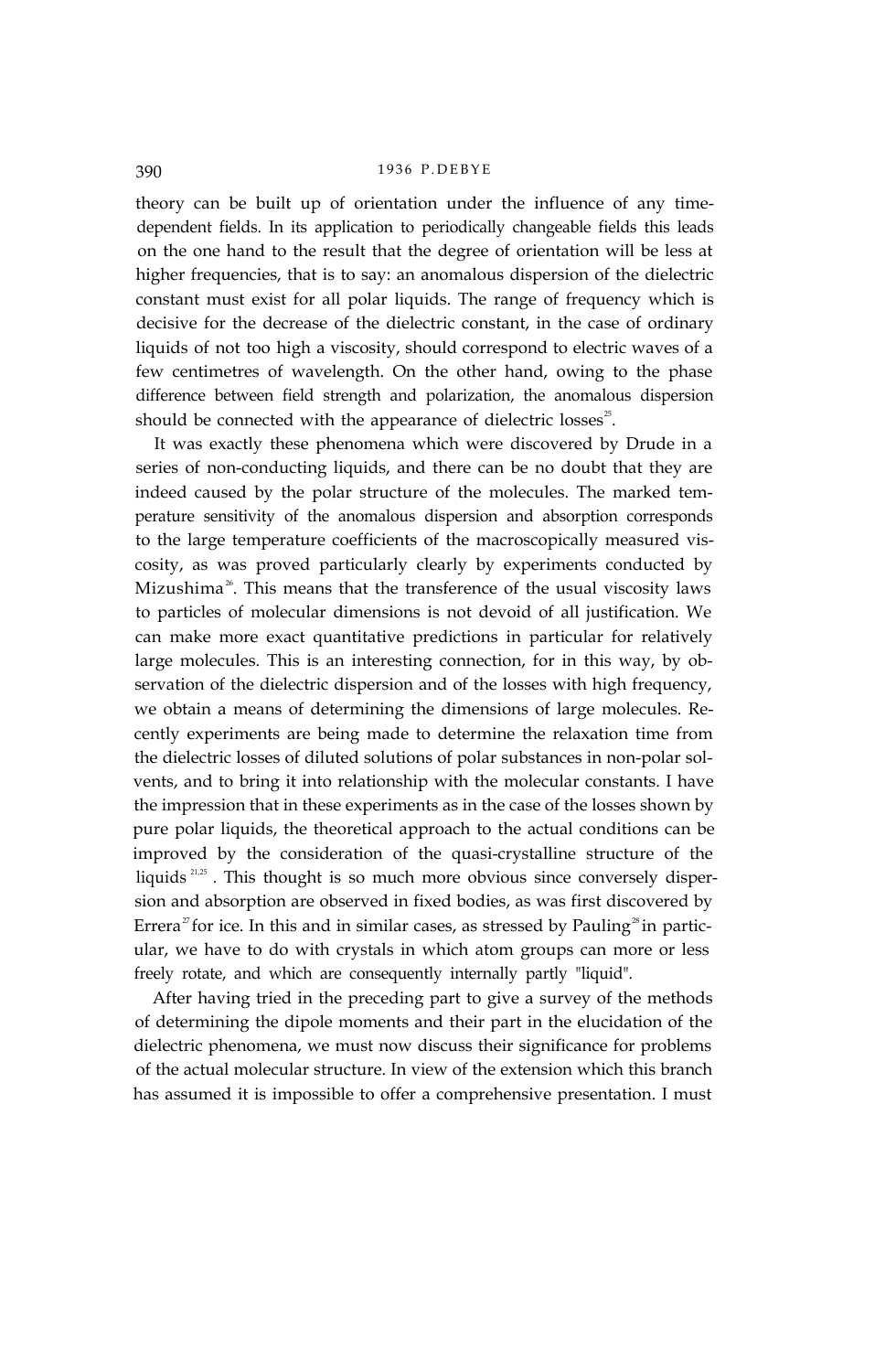be satisfied with pointing out the guiding principles by means of some characteristic examples $^{17,18}$ .

The atoms of the inert gases are non-polar, corresponding to the centrally symmetrically structure of their electron clouds. In the same way diatomic molecules consisting of two equal atoms  $(N_2O_2)$  have been proved to be non-polar. On the other hand, polarity immediately appears as soon as the two atoms are different. This polarity is small if both atoms are close to each other in the periodic table (CO) and it only becomes large in the case of molecules like HCl. The magnitude of the moment, however, does not in any way correspond to the value which would be proper to a structure which would consist of a H-ion and a Cl-ion at their actual nuclear distance. The actual moment,  $\mu = 1.04 \cdot 10^{18}$ , is only about  $\frac{1}{6}$  of that value. If we consider a HCl molecule as having been created by two ions brought into close proximity, there is then a considerable penetration of the H-nucleus into the electron cloud of the Cl-ion, by which 5/6 of the originally existing moment is compensated. An actual quantum-theoretical calculation of the moments does not appear to be easy. In any case, up to now the calculation of Kirkwood<sup>29</sup> for the molecules HF, HCl, HBr and HI is the only one which has led to a result.

Molecules which consist of three atoms can be divided into two groups:  $CO_2$  and  $CS_2$  are non-polar, but the molecules  $H_2O$ ,  $H_2S$  and  $SO_2$  have a permanent moment. The explanation is that in the first case the arrangement of the atoms in the molecule is linear, whereas in the second case the atoms are situated at the corners of a triangle. The moments of inertia, resulting from the analysis of the band spectra, provide an independent proof of those structures. Similarly, the observed polarity of the molecules  $NH_{3}$ , PH<sub>3</sub> and  $AsH<sub>3</sub>$  leads to a structure in which N, P, or As are placed at the apex of a three-sided pyramid and the three H atoms at the corners of its base.

From the measurements by Sänger<sup>7</sup> on the series CH<sub>4</sub>, CH<sub>3</sub>Cl<sub>2</sub>, CH<sub>2</sub>Cl<sub>2</sub>,  $CHCl<sub>x</sub>$  and  $Cl<sub>4</sub>$ , it follows that the first and also the end members of this series are non-polar, but the intermediate members are all polar. This fits in beautifully with the views introduced into organic chemistry by Van 't Hoff on the carbon valencies.

In the case of the ethylenes doubly substituted with Cl or Br, the *cis-*form has a considerable moment, as shown by Errera<sup>30</sup>, whilst the symmetrical *trans-*form is non-polar, again in agreement with the structural formula. The measurement of the polarity, generally speaking, in many cases of *cis-trans*isomerism forms an excellent and easy means of determining the two forms.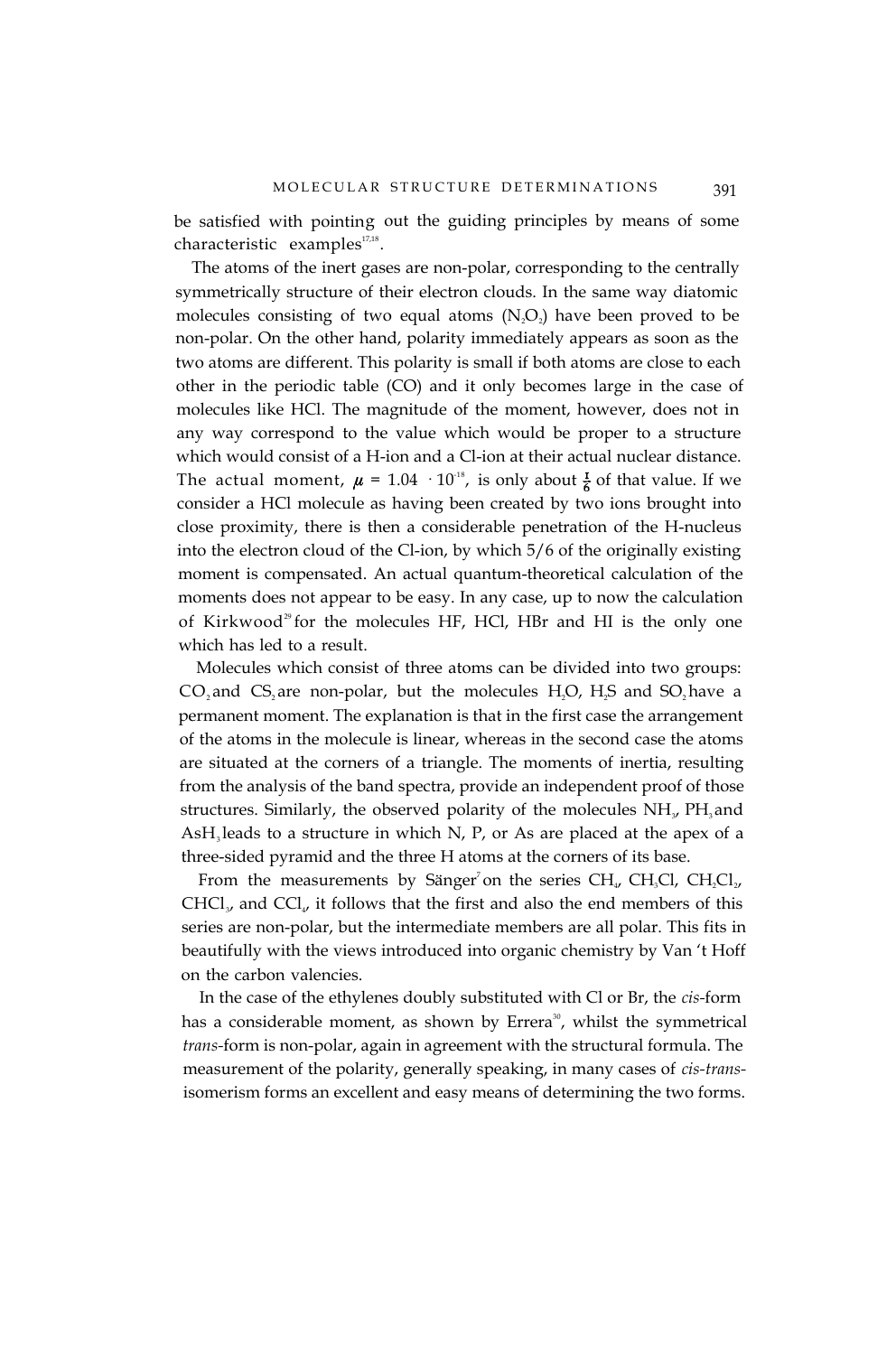For the rest, it should be stressed that neither the double bond nor the triple bond between two C atoms has in itself any polarity. Both ethylene and acetylene are non-polar.

In the same way all saturated hydrocarbons are non-polar, whether with branched or non-branched chains. We shall certainly have to award a moment to the CH bond as such, but nevertheless all the molecules are nonpolar, as Smyth stresses<sup>15</sup>, if we adhere to the tetrahedral valency orientations, because then every  $CH<sub>3</sub>$ group is precisely able to compensate a CH bond electrically.

Thus we have made a start with a division of the entire moment into individual moments of the bonds, which are combined by means of vectorial addition to a resultant moment, like forces. (Absolute values for the individual bonds were given in detail for the first time by Eucken<sup>31</sup>). This construction, stipulated by the nature of the electric moment, has proved reliable throughout all the discussion of the molecular structure based on moment measurements. It is true that this description is only an approximation in so far that on more intimate inspection due consideration must be given not only to an additional influence of the adjacent valency orientations, but also to the electrical influence of the molecular structure arising from the moments. This does not, however, prevent the simple method from being a highly valuable means of achieving a first and good approximation.

The first instance which I know of as arising from this point of view, and which was indeed discussed by J. J. Thomson<sup>32</sup>, was that of the disubstitution products of benzene. If, for example, the moment of monochlorobenzene is known, we should be able to calculate the moments of ortho-, meta- and paradichlorobenzene by combining to a resultant two equal monochlorine moments vectorially with angles of 60°, 120°, and 180°, based upon the structure of benzene characterized by the regular hexagon of the C atoms. It is correct that the para-substitution product is in fact non-polar; on the other hand, the calculated numerical values of the two other products, and particularly those of the ortho-substituted benzene, are not quite in agreement with the experimental findings. Obviously we have to deal in this instance with a reciprocal influence of closely adjacent groups, which leads to a spreading-out of the valence directions.

If two different atoms or groups are substituted in para-position, the resultant moment can be both equal to the sum and equal to the difference of the individual moments. One would expect this, for whether the sum or the difference occurs, will depend on whether, in the substituted groups,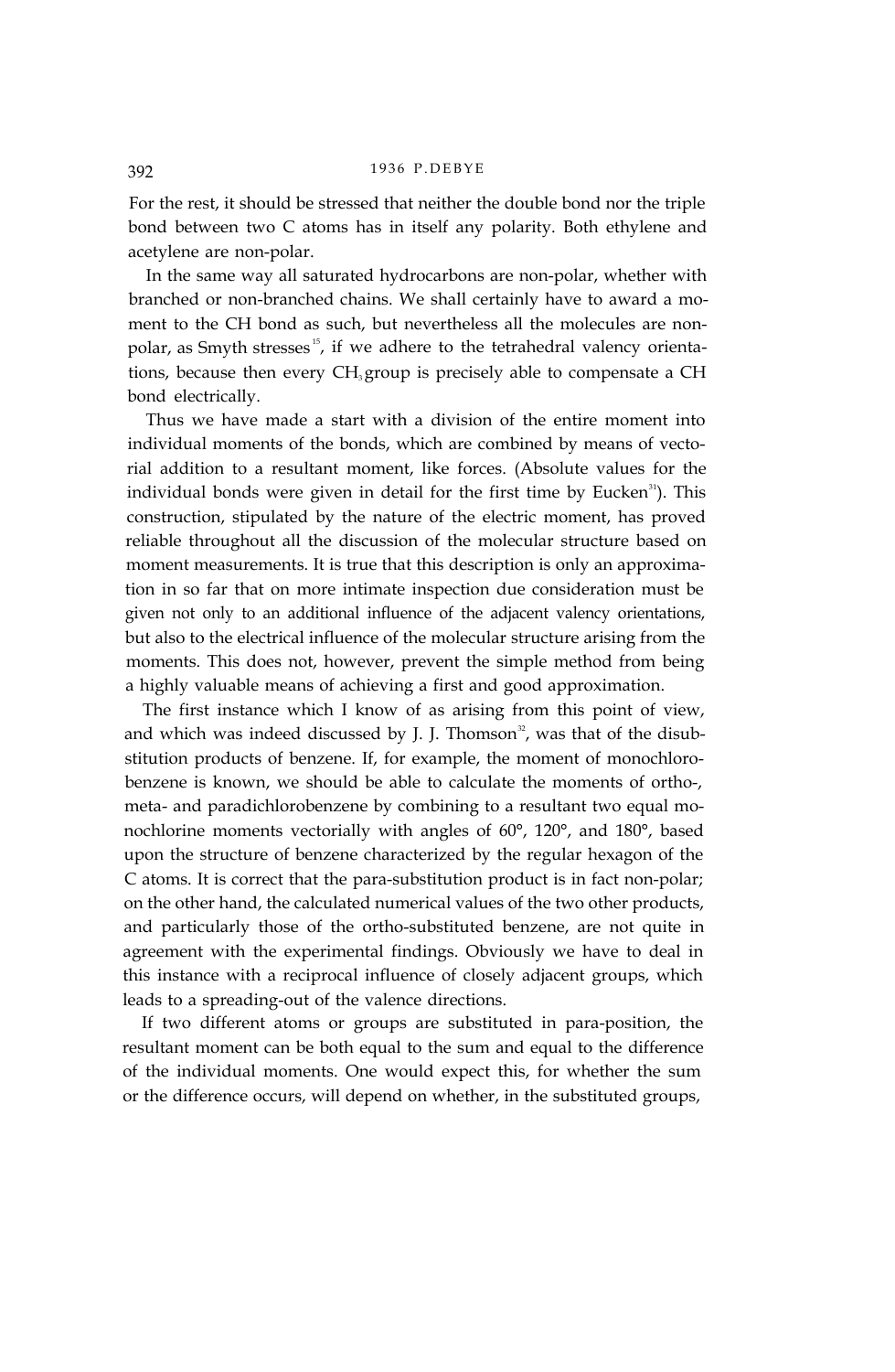like or unlike charges show externally. A means is thus obtained of distinguishing positive and negative groups (in the purely electrostatic definition) one from another.

Finally, it can even happen in the substitution of two equal groups in para-position that a polar molecule does occur, nevertheless. For instance, the moment of hydroquinone-dimethylether, in which two O-CH<sub>3</sub> groups are substituted in para-position at the benzene ring, is  $I.73 \, 10^{-18}$ . Such and similar results are explainable by the fact that the moment of the individual groups does not lie in the plane of the benzene ring. It is clear that the two valence directions of the O atom form a smaller angle than 180°, as is the case with the H<sub>2</sub>O molecule. This, together with the more or less free rotatability of each group around the axis, which is present from the C atom of the benzene nucleus to the O atom, means that apart from entirely special positions of the two O-CH<sub>3</sub> directions the molecule will always have a resultant moment, and therefore in the experiment a mean moment must be observed. It is clear that by combinations of measurements on suitable substitution products we can draw valuable conclusions both regarding the valency angle and the greater or lesser freedom of the rotation, and in fact in many cases polarization measurements have been used for this purpose.

A particularly interesting case occurs when the potential energy which restricts the freedom of rotation is comparable with the thermal energy of the surrounding temperature. Such a case is, *inter alia,* I-2-dichloroethane, in which a rotation of the two CH<sub>2</sub>Cl groups can take place round the C-C bond. The position with the least potential energy in this instance is the *trans-*position, to which as such the moment zero is proper. With increasing temperature the amplitudes of distortion become increasingly greater and finally, with a sufficiently high temperature, all the distortion angles are equally justified. A moment is however associated with this situation and hence we must expect that the "permanent" moment of the molecule observed at different temperatures will not be constant, but will increase with increasing temperature to a limiting value. In fact that is the result of the observation; the temperature curve can be utilized to deduce quantitative statements regarding the amount of work required for the rotation of the  $groups^{33}.$ 

The conviction of chemists that the structural formula is in fact a representation of the spatial arrangement of the atoms in the molecule which corresponds to nature is obviously brilliantly confirmed by the previous discussion. Often the only thing lacking is that the representation is not ac-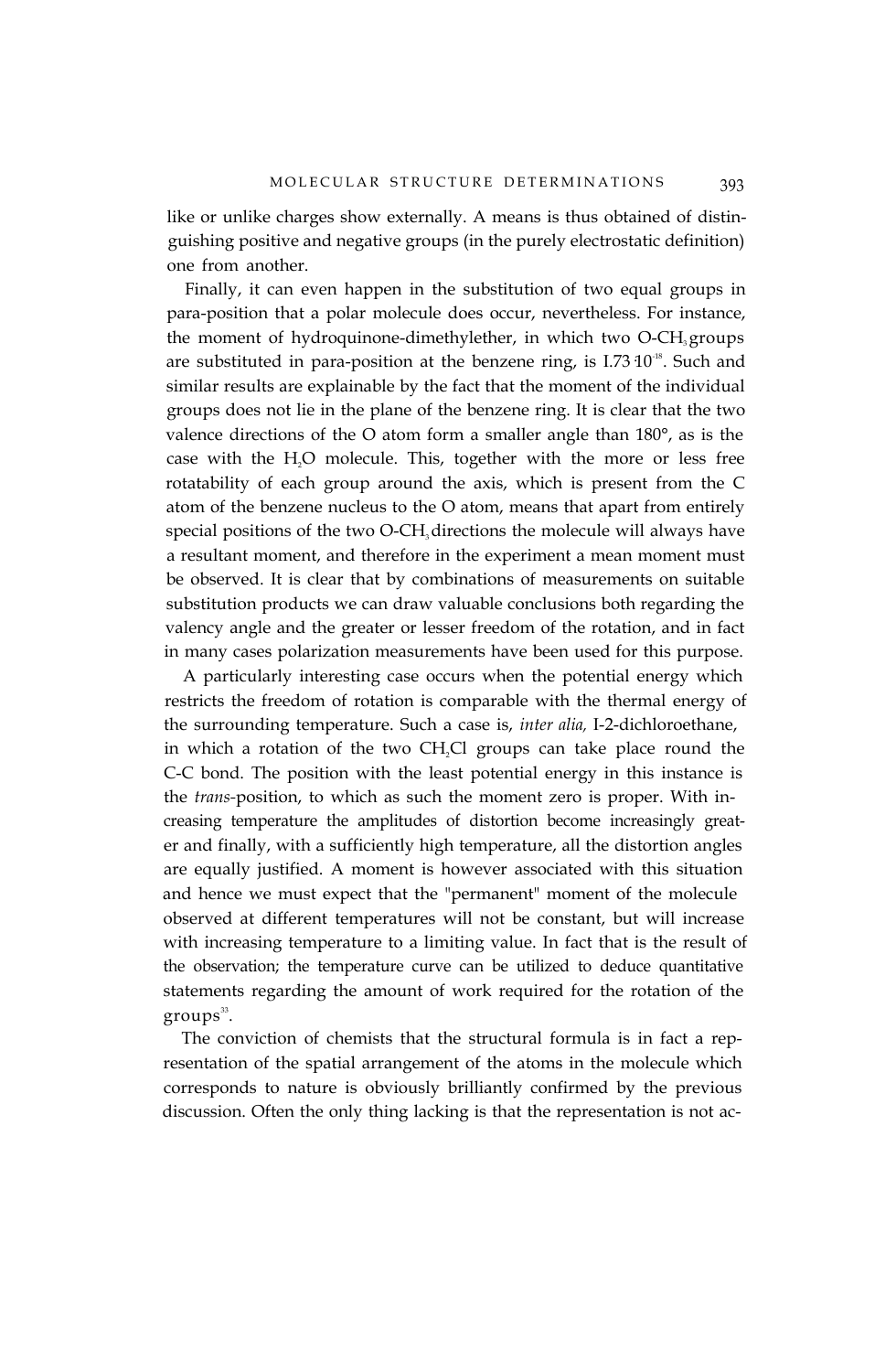cording to scale. A method should therefore be sought to carry out measurements of the distances within the molecule. Since the discovery by von Laue<sup>34</sup> of crystal interferences we know that the wavelengths of X-rays are small enough to be suitable for this purpose. If, however, we wish to examine free molecules, the difficulty arises that we have to operate with particles which cannot be fixed in a definite orientation in space, like a crystal. Fortunately, however, I was able to show<sup>35</sup> that every atomic structure irradiated with X-rays must produce recognizable interferences in its scattered radiation, even when it changes its orientation in space continuously and uncontrollably. I was led by this consideration, when together with Scherrer<sup>36</sup>, the interferences of crystalline powders and of liquids were discovered. These experiments were a preliminary step to the first attempt to produce interferences by scattering on CCl<sub>4</sub> vapour, carried out in 1928 together with Bewilogua and Ehrhardt<sup>37,42</sup>.

The basis for the interpretation and evaluation of such scattering curves is based on the following calculation. The intensity of the scattered X-ray light decreases gradually with increasing angle 6 between the primary and secondary ray as well for atomic as for molecular gases and it does so as a result of an interference effect. In the case of the atoms, this decrease follows a smooth curve, but in the case of molecules, on the other hand, actual maxima and minima occur in the scattering curve occasionally reduced to undulations only. Such a scattering curve can be constructed by superposition of as many individual curves as there are atomic distances in the molecule. If the molecule consists, for instance, of *N* atoms, for which an enumeration I... *m* or *n* ... N is assumed, then for the intensity the following expression is obtained, neglecting a factor, which here is unessential:

$$
I = \sum_{m=I}^{N} \sum_{n=I}^{N} \psi_m \psi_n \cdot \frac{\sin x_{mn}}{x_{mn}}
$$

The magnitude  $x_{mn}$  is here proportional to the distance  $l_{mn}$  from atom  $m$ to atom *n* and, if the primary wavelength  $\lambda$  is used for irradiation, it is defined by the relation:

$$
x_{mn} = 4\pi \frac{l_{mn}}{\lambda} \cdot \sin \frac{\vartheta}{2}
$$

The magnitudes  $\psi_m$  or  $\psi_n$  are the so-called atomic form factors of the atoms *m* or *n* respectively, and represent the amplitudes dispersed by those atoms.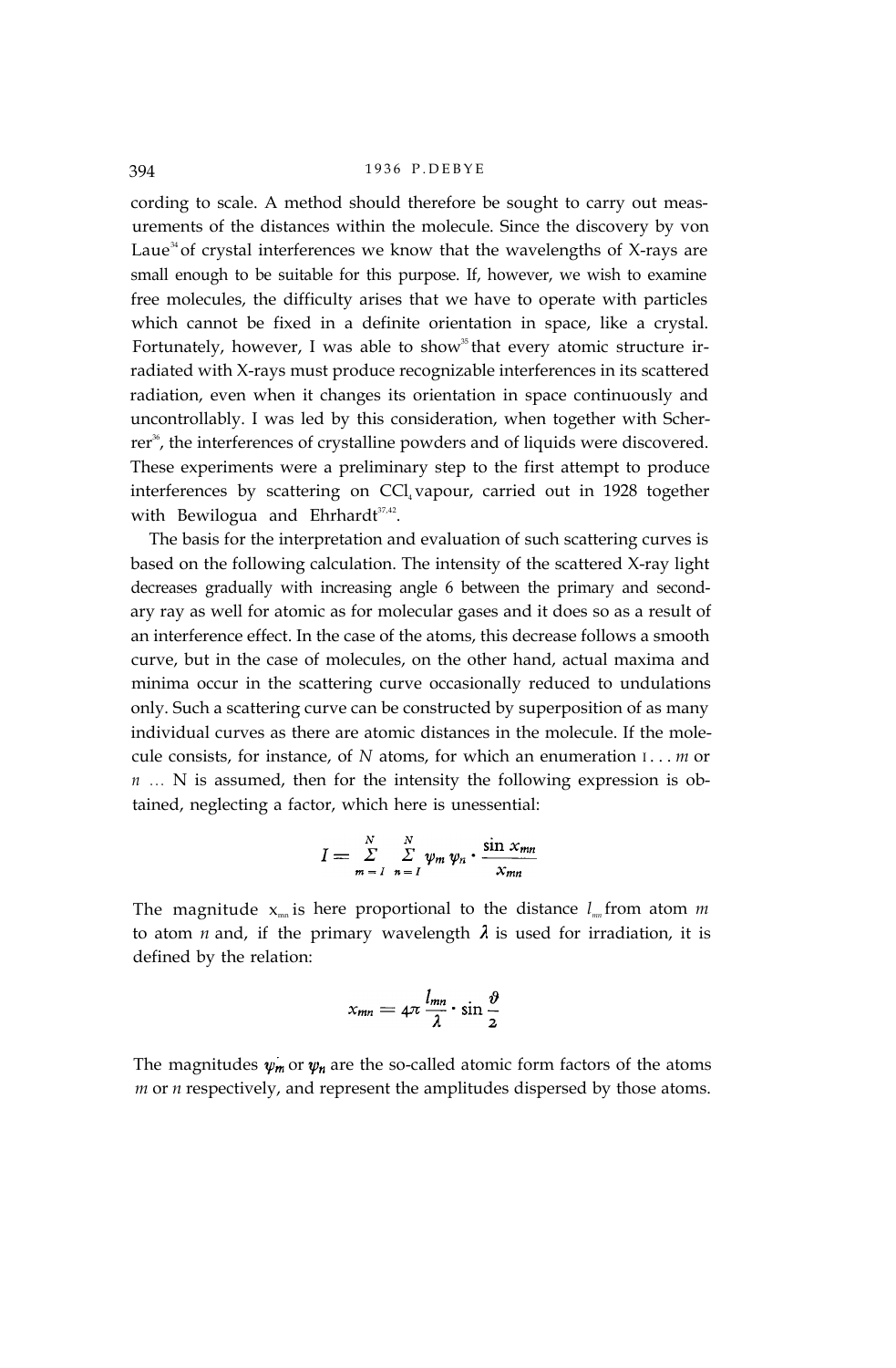Every atomic distance in the molecule therefore produces for itself an intensity which increases and decreases with the increasing angle  $\vartheta$ , in accordance with the function sin *x/x.* For large atomic distances, the maxima lie close together, they get farther apart for small distances. The relative importance of the different atomic distances is measured by the product of the atomic factors  $\psi$ . These can be calculated by various methods (Thomas-Fermi, Pauling-Sherman<sup>38</sup>) or they can be taken with greater accuracy from the tables drawn up by Hartree<sup>39</sup>. For small angles such an atomic form factor is simply proportional to the number of electrons contained in the atom. Consequently, for the distribution of intensity, the distances between the atoms of fairly large atomic weight have the most importance; the distances between the light and heavy atoms are of less importance and the least important are the distances between light atoms.

We must also take into consideration that with scattering, polarization of the radiation occurs, and so the intensity in the neighbourhood of the 90° direction is reduced. Furthermore, each diagram has a background of incoherent radiation which in accordance with the Compton effect has changed its wavelength and does not contribute to the interferences. No allowance was made in the formula for these circumstances, which are to be considered more as corrections.

The fact that the first experiment was conducted on  $\text{Cl}_4$  gas was not an accident. If we take the tetrahedron as the basis for the structure of this molecule there occur in it four equal distances between the heavy Cl atoms beside four distances which are equal between the light C and the heavy Cl atoms, though according to what we stated above, these latter distances are much less important. It could therefore be hoped that there would be a distribution of intensity which would show relatively pronounced maxima and minima of intensity, and the experiment confirmed this expectation. To determine the atomic distances in the molecule, we need only compare the observed angular position of the maxima and the minima with that resulting from the theoretical representation. With a known wavelength of the primary radiation, a proper choice of the atomic distances has to be made in order to obtain agreement between theory and experiment. This is particularly simple in the case of  $\text{CCI}_{\mu}$  as the tetrahedron is completely determined by a single length, the length of edge for instance. In making an exact comparison we must of course require that not only attention is paid to the position of the maxima and minima, but that the intensity curve throughout its entire length coincides with the theoretically calculated curve. Careful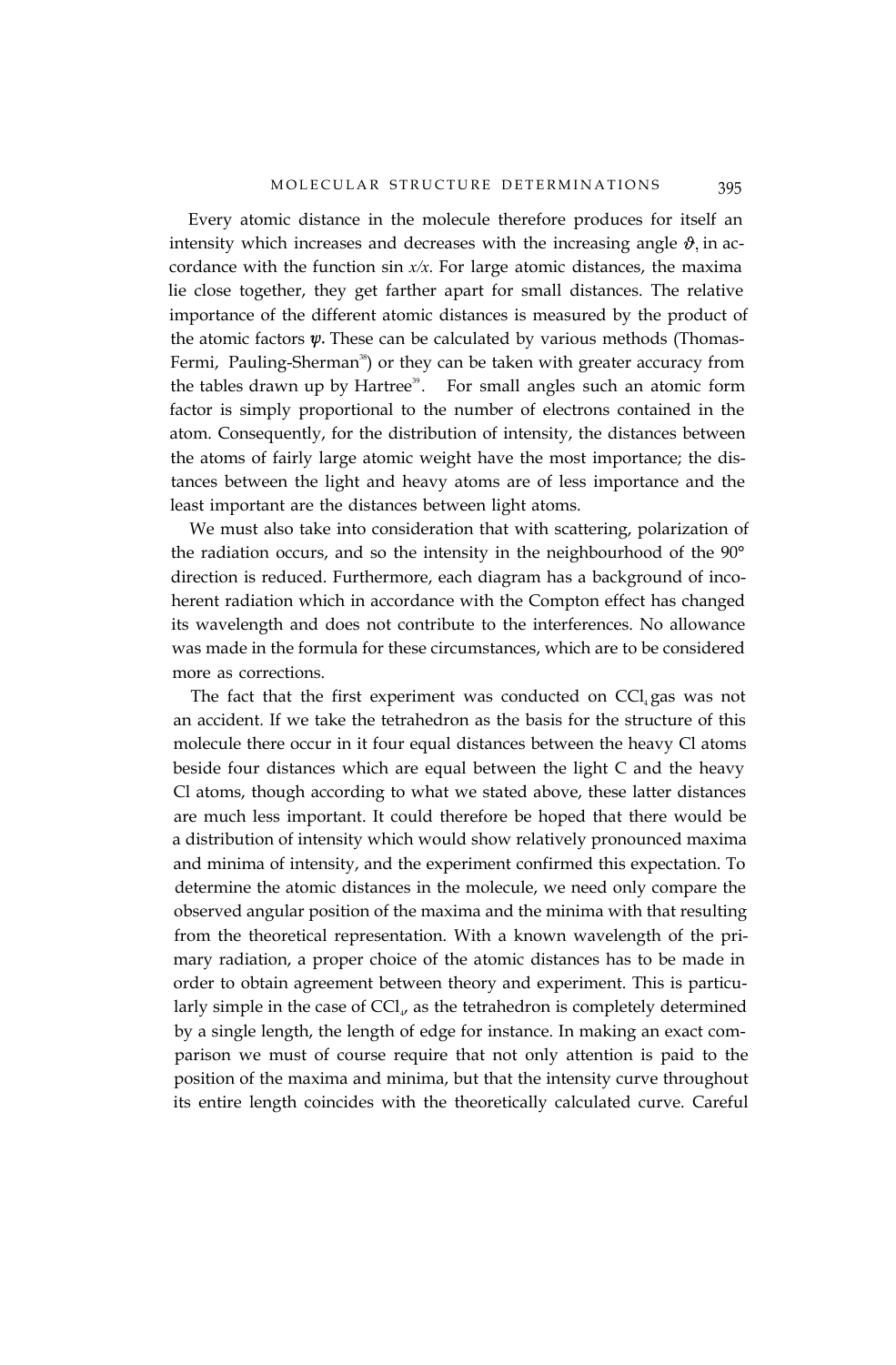experiments in this direction, using purely monochromatic primary radiation obtained by crystal reflection, were carried out by Van der Grinten in the Leipzig laboratory<sup>40</sup>. The excellent agreement shown in this instance can be regarded as direct experimental proof of the regular tetrahedral structure of the CCl<sub>4</sub> molecule.

After the scattering experiments with X-rays<sup>37,42</sup> had shown that interferences can be obtained from the individual molecule, Mark and Wierl published in  $1930<sup>41</sup>$  the first results of similar experiments with cathode rays. Since, according to de Broglie, electron rays can interfere with one another with the wavelength  $\lambda = h/p$  ( $h =$  Planck's quantum constant,  $p =$  electron impulse), this method was also successful. If both methods are compared, the advantage of the cathode-ray method lies in the fact that, because of the much stronger interaction of the electrons with the electric charges in the atom, the exposure times here are much smaller (of the order of one second), whereas in the case of X-rays they amount to hours. Secondly, with the usual voltages the wavelength of the cathode rays (0.07 Å with 30,000 volts) is essentially smaller than that of the X-rays utilized (about 1Å). As a result, the interferences can be taken and followed up to higher orders. On the other hand, the X-rays have the advantage that recordings for complete intensity curves can be obtained without much difficulty. In addition, there is the fact that the background arising from the incoherent radiation increases with increasing angle starting from zero at zero angle in the case of X-rays, whereas in the electron-case the largest intensity occurs for small angles. Consequently, with X-rays the maxima are more strongly pronounced.

The question now arises, with what accuracy the distances in the molecule can be determined from the maxima which are only indistinct in any case because of the low number of the interfering atoms. We can establish this very well on the basis of experiments of both kinds on the CCl<sub>4</sub> molecule, which has gradually become a kind of standard substance. Bewilogua<sup>42</sup> finds 2.99 Å for the Cl-Cl distance in 1931 with X rays, and Wierl<sup>43</sup> 2.98 Å shortly afterwards with cathode rays. The next two years, 1932 and 1933, bring three further publications with cathode rays, which lead to the values 2.98, 2.97, and 2.98. Work with cathode rays is continued in more places; in 1933 one publication gives the smaller value 2.91, and then in 1934 there are four further results with cathode rays which yielded the still smaller values 2.87, 2.86, 2.85, and 2.87 $47,48,49,50$ . This induced me, when I was Francqui Professor at Liége to build an X-ray and a cathode-ray apparatus in order to check the problem of the exact value of the distance again.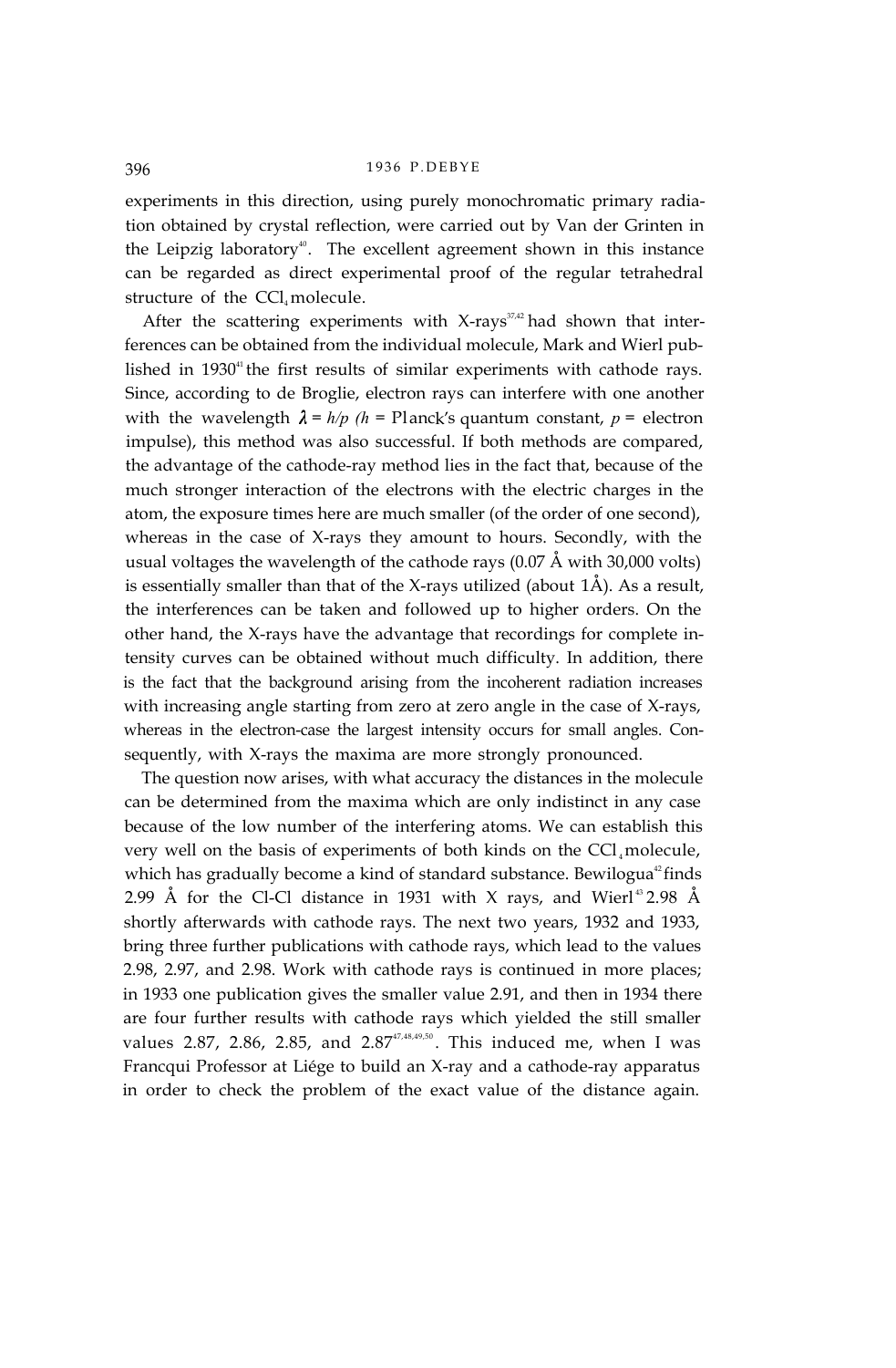Degard and Van der Grinten<sup>44,5</sup> find 2.86Å in 1935 with cathode rays, and Piérard and Van der Grinten<sup>44,46</sup> obtain 2.85Å with X-rays. It is therefore quite certain that the value found at the start of the development was about 4% too high, and that the value 2.86 Å, with a tolerance of  $\pm$  0.01 Å, is to be regarded as the correct one. The above-mentioned measurements from 1934 by Brockway and Pauling<sup>47</sup>, Cosslett and de Laszlo<sup>48</sup>, by Cosslett<sup>49</sup> and by Brockway and Wall $50$ <sup>50</sup> are also in agreement with this.

In the seven years which have elapsed since 1929 many other molecules besides CCl<sub>4</sub> have been investigated interferometrically; in a handbook article by Hengstenberg and Wolf $51$  in 1935, a list of 66 substances has been given, and in an article by Brockway in the *Review of Modern Physics*<sup>52</sup> in 1936, there is a list of 143 substances. Exact distance details, as contained in such tables, are of special interest, because they allow interesting conclusions on the nature of the bond as emphasized for instance by Pauling. Moreover, the picture we receive of the spatial structure is of importance. Here we have only space for a few incomplete details which should be enough to create a general impression.

Bewilogua, in publication of 1931<sup>42</sup>, had already shown for the series  $\text{CC}l_{\mu}$  $CHCl<sub>3</sub>$ ,  $CH<sub>2</sub>Cl<sub>2</sub>$ , and  $CH<sub>3</sub>Cl$  how with decreasing Cl-content the diagram changes as expected from the tetrahedral structure. At the same time the conclusion was drawn that an increase of the Cl-Cl distances goes together with a reduction of the number of Cl substitutions. The latter result has been doubted at times, but newer measurements with both methods show unanimously  $53,54$  that, to begin with, in the case of chloroform the Cl-Cl distance is in fact  $3.5\%$  greater than in CCl<sub> $<sub>y</sub>$ </sub> i.e. by the same relative amount</sub> which Bewilogua deduced. There is therefore a repulsion between the Cl atoms, as one would expect from the observed dipole moments.

Wierl<sup>43</sup> has shown, and other observers have confirmed, that besides  $\text{CCl}_4$ the analogous molecules  $\text{SiCl}_{4}$ ,  $\text{TiCl}_{4}$ ,  $\text{GeCl}_{4}$ , and  $\text{SnCl}_{4}$  possess the tetrahedral structure. It is interesting that the same applies for  $\text{Ni(CO)}_{4}$  as recently found by Brockway and Cross<sup>55</sup>. The molecules CO<sub>2</sub> and CS<sub>2</sub> are shown by interferometric measurements to be linear, in agreement with the fact that their dipole moment is zero. It has also been possible to prove that in the molecules  $SF_{6}$ ,  $SeF_{6}$  and  $TeF_{6}$ , the fluorine atoms occupy the corners of a regular octahedron $51,52$ .

That the interferometric methods are able to distinguish between *cis-trans*isomers has been shown for the dichloroethylenes. The *trans-*form has substantially larger Cl-Cl distance than the *cis-*form, which is what it ought to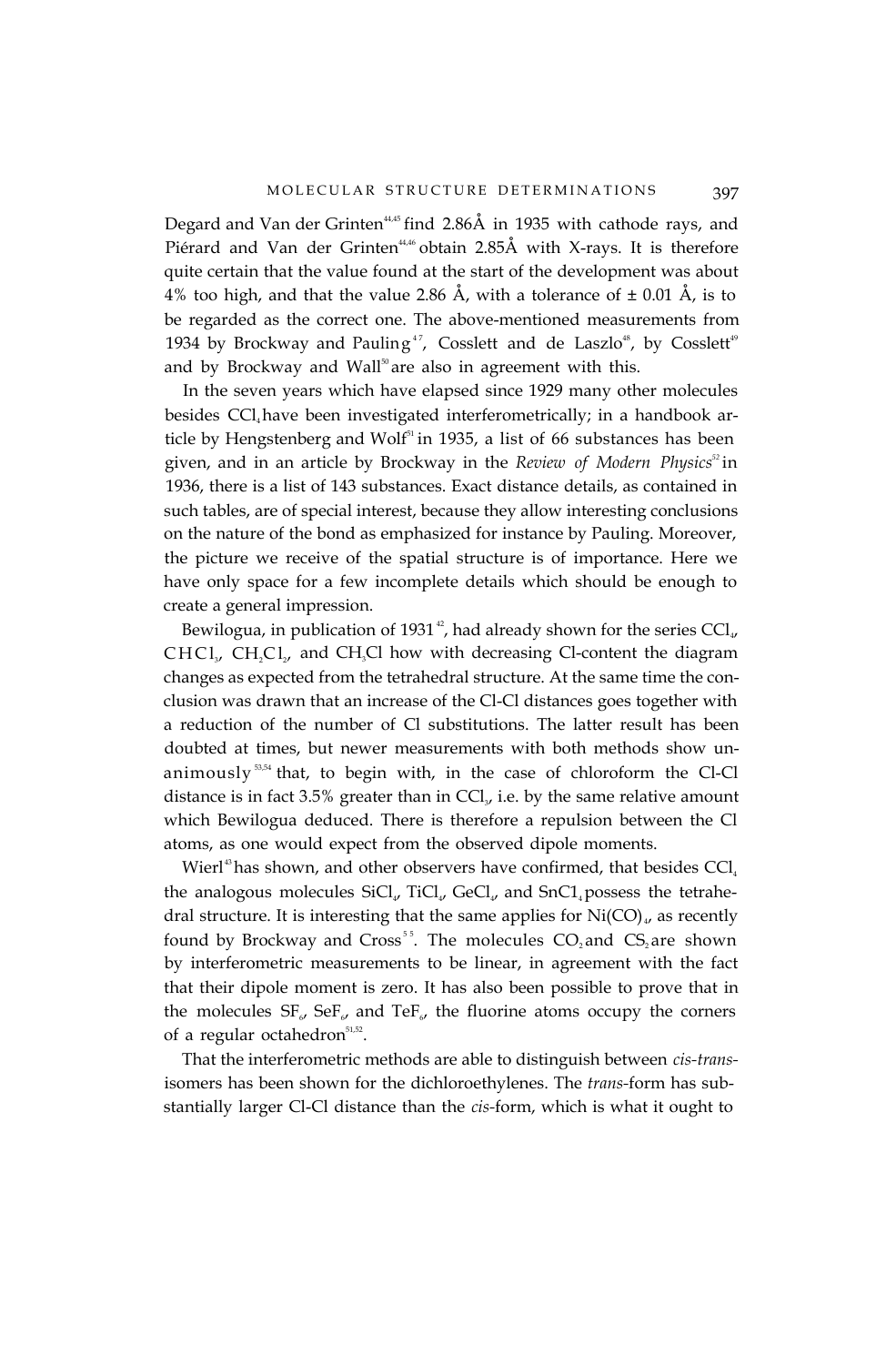have. If there is a single bond between the two C atoms, instead of a double bond, the question again comes to the fore, as in the case of the dipoles, of the freedom of rotation around the C-C bond. It is of particular interest that it is also possible to prove interferometrically the preference of the *trans*position, as was likewise inferred from the temperature dependence of the dipole moment<sup>56</sup>.

For the benzene molecule, and particularly beautifully for hexachlorobenzene, it can be proved that the six-membered ring is planar and that it corresponds to the carbon ring of graphite and not to that in the diamond<sup>57</sup>. This is also indicated by the C-C distance itself, which has a value of 1.54 Å in aliphatic compounds, but only 1.41 Å in aromatic compounds. It becomes still smaller with double or even triple bonds $51,52$ .

Finally, two general questions may be raised which so far have not been answered in full.

Is it possible by using interferometric methods to measure the thermal oscillations of the atoms in the molecule? Experiments and measurements by James<sup>58</sup> led to the result that in the molecule  $\text{SiCl}_{4}$ , which was selected because the Cl atoms are somewhat more loosely bound than in  $\text{CC}l_{\mu}$  the oscillations are too small to allow certain proof with the aid of X-ray interferences. From Raman-effect measurements the conclusion can be drawn that in most molecules the elastic constants are in fact relatively large; for instance, the C-C bond in aliphatic hydrocarbons is as hard as it is in the diamond. Recently Van der Grinten<sup>4</sup> has explained the flattening of the intensity curve for  $CCl<sub>4</sub>$  in the vicinity of the 5th maximum (obtained with electrons) as due to the influence of atomic oscillations. So it seems possible that by the investigation of the intensity curve of electron recordings in the neighbourhood of suitably selected interference maxima of high order, the atomic oscillations can be traced.

Can we determine by interferometric methods the position of the hydrogen atoms? It will hardly be possible to do so with X-rays, for as the X-ray scattering is due to the electrons, it is necessary for these to be present in a satisfactory concentration in concentric distribution around the nucleus whose position is to be measured. This is, however, not the case with the H-nucleus. On the contrary, as recent experiments by Thomer<sup>59</sup> show, the molecules Ne,  $H_2O$ , NH<sub>3</sub>, and CH<sub>4</sub> with the same total nuclear charge all scatter almost like monatomic gases. The only thing clearly indicated is, that the electron cloud is the more extended, the more the total nuclear charge of IO unit charges is distributed on individual nuclei. It has not yet been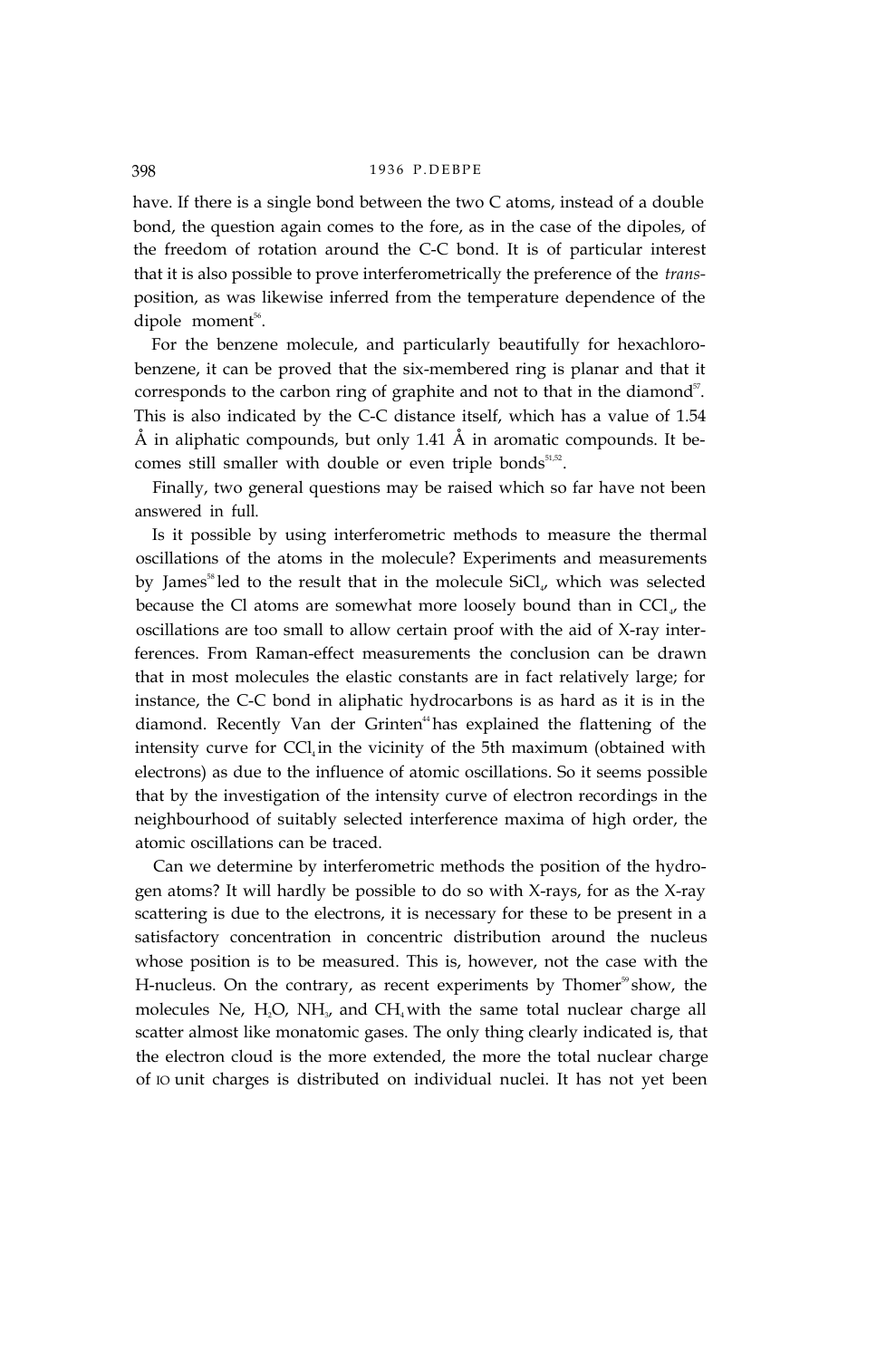decided experimentally whether the electron scattering, which with larger angles chiefly takes place at the nucleus, can be better utilized here. Provisionally it is in any case more practical to replace such hydrogen atoms (the position of which is of particular interest) chemically by heavier atoms, such as Cl.

In summary I would like to emphasize that the physical methods discussed here besides furnishing a precise definition of atomic positions have given a brilliant confirmation of structures obtained by purely chemical means.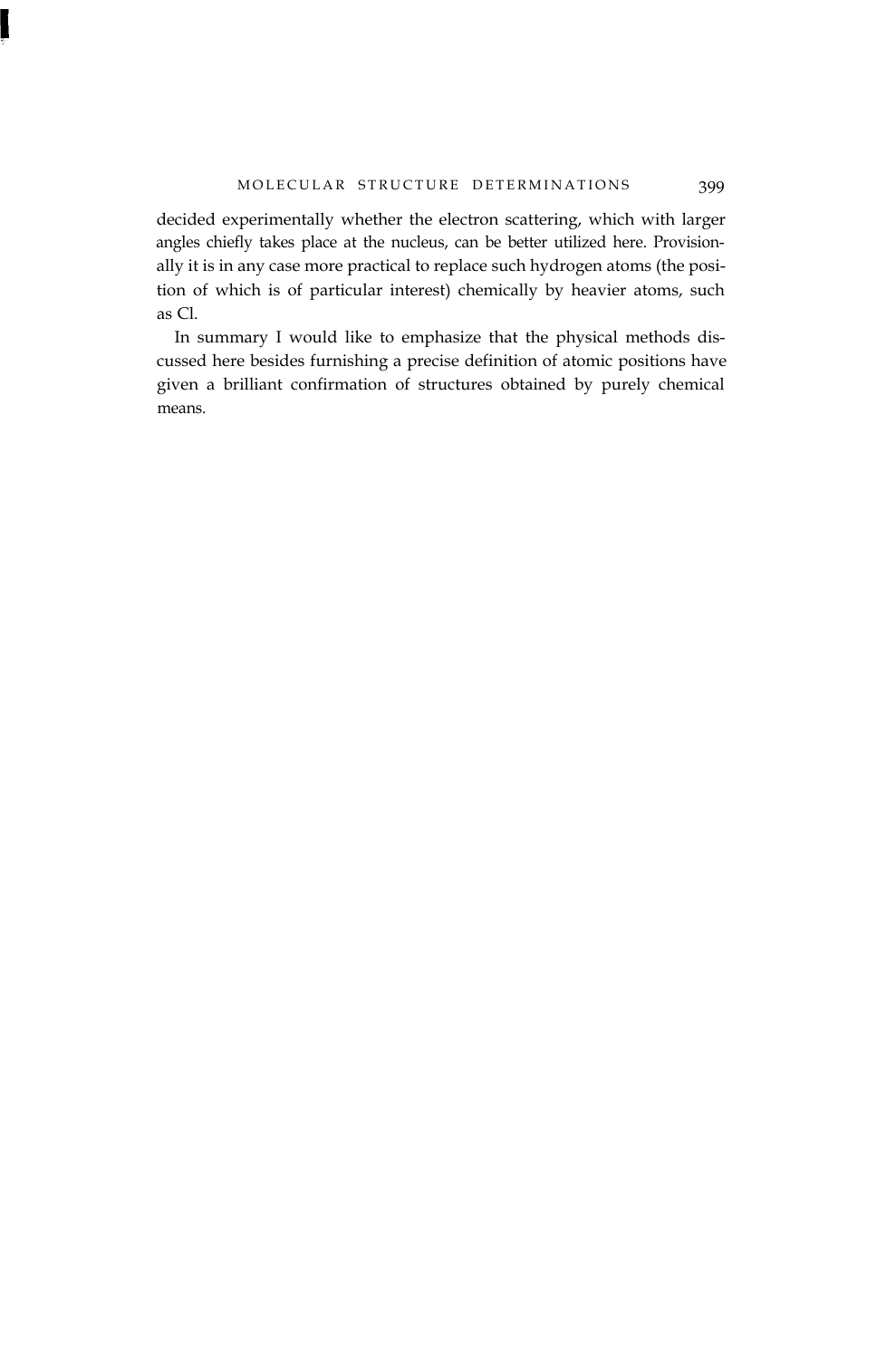- 
- 1. P.Debye, *Physik. Z.,* 13 (1912) 97; *Verhandl. Deut. Pkysik. Ges.,* 15 (1913) 777. Summary *in: Polare Molekeln* (Polar Molecules), Leipzig, 1929; *Handbuck der Radiologie,* Vol. VI, Part 2, 2nd ed., 1934.
- 2. P. Langevin, *J. Phys.,* 4 (1905) 678; *Ann. Chim. Phys.,* 8 (1915) 70.
- 3. J. J. Thomson, *Phil. Mug.,* [6] 28 (1914) 757.
- 4. J. H. van Vleck, *Phys. Rev.,* 29 (1927) 727 and 30 (1927) 31.
- 5. K. Bädeker, Z. *Physik. Chem., 36* (1901) 305.
- 6*.* M. Jona, *Physik. Z.,* 20 (1919) 14.
- 7. R. Sänger, summarizing in *Leipziger Vorträge* (Leipzig Lectures), 1929, p. 1.
- 8. C. T. Zahn, *Phys. Rev.,* 24 (1924) 300; 27 (1926) 455.
- 9. P. Debye, *Polare Molekeln* (Polar Molecules), Leipzig, 1929.
- 10. E. Wrede, Z. *Physik.,* 44 (1927) 261.
- 11. I. Estermann, Z. *Physik. Chem.,* B 1 (1928) 134 and B 2 (1929) 287.
- 12. H. Scheffers, *Physik. Z., 35* (1934) 425.
- 13. J. Errera, *Polarisation diélectrique* (Dielectric Polarization), Paris, 1928.
- 14. L. Lange, Z. *Physik., 33 (* 1925) 169.
- 15. *C.* P. Smyth, summarizing *in: Dielectric Constant and Chemical Structure,* NewYork, 1931.
- 16. J. W. Williams, *Physik. Z., 29* (1928) 174.
- 17. O. Fuchs and K. L. Wolf, Handb. *Jahrb. Chem.* Physik, Vol. 6, IB (1935).
- 18. *Dipole* Moments, N.V. Sidgwick (Ed.), Faraday Society, 1934.
- 19. J. W. Williams, *Physik. Z., 29* (1928) 174.
- 20. H. Müller, *Physik. Z.,* 34 (1933) 689.
- 21. P. Debye, *Physik. Z., 36* (1935) 100.
- 22. J. Herweg, Z. *Physik., 3* (1920) 36; J. Herweg and W. Potzsch, Z. *Pkysik., 8* (1921) I.
- 23. I. Malsch, *Physik.* Z., 30 (1929) 837.
- 24. P. Debye, *Physik. Z., 36* (1935) 103.
- 25*.* P. Debye, *Physik. Z., 35* (1934) 101.
- 26*. S.* Mizushima, *Sci. Papers Inst. Phys. Chem. Research (Tokio), 5* (1927) 201; 9 (1928) 209.
- 27. J. Errera, *,J. Phys., [6] 5* (1924) 304.
- 28. L. Pauhng, *Phys. Rev., 36* (1930) 430.
- 29. J. Kirkwood, *Physik.* Z., 33 (1932) 259.
- 30. J. Errera, *Compt. Rend.,* 182 (1926) 1623.
- 31. A. Eucken and L. Meyer, *Physik.* Z., 30 (1929) 397.
- 32. J. J. Thomson, *Phil. Mag., [* 6] *46 (* 1923 ) 513.
- 33. L. Meyer, Z. *Physik. Chem.,* B 8 (1930) 27 and C. T. Zahn, *Phys. Rev., 38 (1931)* 521.
- 34. M. v. Laue, *Münchener Ber.,* (1912) 303.
- 35*.* P. Debye, Ann. *Physik., 46* (1915) *809;J. Math. Phys., 4* (1925) 133 and *Physik. Z.,* 28 (1927) 135; compare on this point also P. Ehrenfest, *Verslag Koninkl. Akad. Wetenschap.,* 23 (1915) 1132.
- 36. P. Debye and P. Scherrer, Kristallpulver (CrystalPowder), *Gött. Nachr.,* 1916, p- I; *Physik.* Z., 17 (1916) 277; Flüssigkeiten (Liquids), *Gött. Nachr.,* 1916, p. 16.